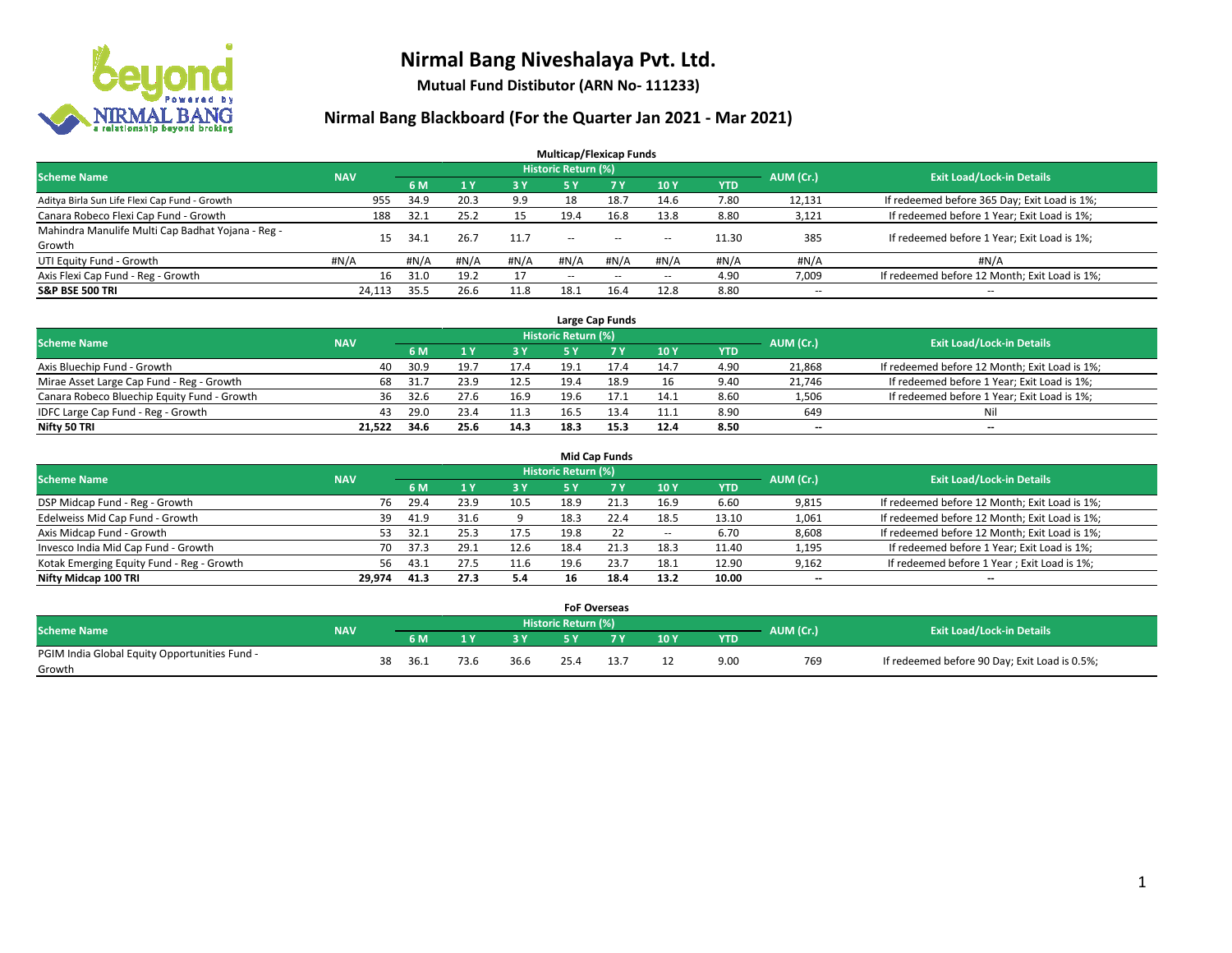

**Mutual Fund Distibutor (ARN No- 111233)**

| Large & Midcap                                   |            |      |      |      |                            |                |      |            |                          |                                              |  |  |  |  |
|--------------------------------------------------|------------|------|------|------|----------------------------|----------------|------|------------|--------------------------|----------------------------------------------|--|--|--|--|
| <b>Scheme Name</b>                               | <b>NAV</b> |      |      |      | <b>Historic Return (%)</b> |                |      |            | AUM (Cr.)                | <b>Exit Load/Lock-in Details</b>             |  |  |  |  |
|                                                  |            | 6 M  |      | 3 Y  | <b>5 Y</b>                 | 7 <sub>V</sub> | 10Y  | <b>YTD</b> |                          |                                              |  |  |  |  |
| Mirae Asset Emerging Bluechip Fund - Growth      | 79         | 38.9 | 34   | 16.2 | 23.9                       | 26.5           | 23.2 | 12.30      | 14,416                   | If redeemed before 1 Year; Exit Load is 1%;  |  |  |  |  |
| Canara Robeco Emerging Equities - Growth         | 131        | 35.4 | 26.3 | 11.2 | 20.4                       | 25.1           | 20.1 | 8.90       | 7,203                    | If redeemed before 1 Year; Exit Load is 1%;  |  |  |  |  |
| Principal Emerging Bluechip Fund - Growth        | 145        | 36.6 | 26.2 | 9.6  | 20.1                       | 22.2           | 17.9 | 9.60       | 2,328                    | If redeemed before 365 Day; Exit Load is 1%; |  |  |  |  |
| Invesco India Growth Opportunities Fund - Growth | 45         | 32.4 | 19.3 | 11.3 | 17.6                       |                | 14   | 9.00       | 3,445                    | If redeemed before 1 Year; Exit Load is 1%;  |  |  |  |  |
| Kotak Equity Opportunities Fund - Reg - Growth   | 162        | 31.5 | 20.2 | 11.7 | 18.1                       | 18.1           | 14.1 | 8.50       | 4,675                    | If redeemed before 1 Year; Exit Load is 1%;  |  |  |  |  |
| Tata Large & Mid Cap Fund - Reg - Growth         | 278        | 31.9 | 23.8 | 11.6 | 16.3                       | 16.8           | 14.2 | 9.50       | 1,886                    | If redeemed before 365 Day; Exit Load is 1%; |  |  |  |  |
| NIFTY Large Midcap 250 TRI                       | 9.787      | 37.2 | 27.3 | 11   | 18.6                       | 18.4           | 14.3 | 9.20       | $\overline{\phantom{a}}$ | --                                           |  |  |  |  |

|                                                     |            |      |      |            |                     | <b>Focused Funds</b> |        |            |           |                                               |
|-----------------------------------------------------|------------|------|------|------------|---------------------|----------------------|--------|------------|-----------|-----------------------------------------------|
| <b>Scheme Name</b>                                  | <b>NAV</b> |      |      |            | Historic Return (%) |                      |        |            | AUM (Cr.) | <b>Exit Load/Lock-in Details</b>              |
|                                                     |            | 6 M  |      | <b>3 Y</b> | 5 Y                 |                      | 10Y    | <b>YTD</b> |           |                                               |
| Axis Focused 25 Fund - Growth                       | 39         | 35.5 | 20.2 | 15.5       | 20.8                | 19                   | $\sim$ | 5.80       | 13,660    | If redeemed before 12 Month; Exit Load is 1%; |
| ICICI Prudential Focused Equity Fund - Ret - Growth | 40         | 30.4 | 37.9 | 11         | 16                  | 14.1                 | 11.8   | 11.00      | 978       | If redeemed before 1 Year; Exit Load is 1%;   |
| SBI Focused Equity Fund - Growth                    | 188        | 29.9 | 16.3 | 11.8       | 17.8                | 19.5                 | 17.9   | 7.10       | 12.520    | If redeemed before 1 Year; Exit Load is 1%;   |
| <b>S&amp;P BSE 500 TRI</b>                          | 24.113     | 35.5 | 26.6 | 11.8       | 18.1                | 16.4                 | 12.8   | 8.80       | $- -$     | $\overline{\phantom{a}}$                      |

| <b>Small Cap Funds</b>             |            |      |      |                            |      |      |                          |            |           |                                               |  |  |  |
|------------------------------------|------------|------|------|----------------------------|------|------|--------------------------|------------|-----------|-----------------------------------------------|--|--|--|
| <b>Scheme Name</b>                 | <b>NAV</b> |      |      | <b>Historic Return (%)</b> |      |      |                          |            | AUM (Cr.) | <b>Exit Load/Lock-in Details</b>              |  |  |  |
|                                    |            | 6 M  |      | 73 Y.                      |      |      | 10Y                      | <b>YTD</b> |           |                                               |  |  |  |
| Axis Small Cap Fund - Reg - Growth | 42         | 39.0 | 20.2 | 14.9                       | 18.7 | 23.1 | $\overline{\phantom{a}}$ | 8.00       | 3.724     | If redeemed before 12 Month; Exit Load is 1%; |  |  |  |
| DSP Small Cap Fund - Reg - Growth  | 76         | 38.3 | 32.3 |                            | 15.6 | 22.8 | 18.4                     | 7.00       | 5,812     | If redeemed before 12 Month; Exit Load is 1%; |  |  |  |
| SBI Small Cap Fund - Growth        |            | 42.0 | 34.3 |                            |      | 28.2 | 21.4                     | 8.10       | 6,594     | If redeemed before 1 Year; Exit Load is 1%;   |  |  |  |
| Nifty Smallcap 100 TRI             | 9.857      | 47.9 | 29.8 | $-1.7$                     | 13.9 |      | 10.3                     | 12.10      | $- -$     | $\overline{\phantom{a}}$                      |  |  |  |

| ELSS Schemes (Tax Saving u/s 80-C)           |            |                                  |      |      |           |        |            |            |        |     |  |  |  |
|----------------------------------------------|------------|----------------------------------|------|------|-----------|--------|------------|------------|--------|-----|--|--|--|
| <b>Scheme Name</b>                           | AUM (Cr.)  | <b>Exit Load/Lock-in Details</b> |      |      |           |        |            |            |        |     |  |  |  |
|                                              | <b>NAV</b> | 6 M                              | 71 Y | 3 Y  | <b>5Y</b> | 7V     | <b>10Y</b> | <b>YTD</b> |        |     |  |  |  |
| Aditya Birla Sun Life Tax Relief 96 - Growth | 39         | 25.5                             | 15.  | 7.5  | 15.2      | 17.8   | 14.1       | 5.00       | 12,595 | Nil |  |  |  |
| Axis Long Term Equity Fund - Growth          | 62         | 35.3                             | 19.2 | 15.3 | 17.8      | 20.4   | 18.5       | 5.20       | 25,508 | Nil |  |  |  |
| Canara Robeco Equity Tax Saver Fund - Growth | 98         | 39.6                             | 33   | 18   | 20.4      | 18.4   | 14.9       | 12.10      | 1,534  | Nil |  |  |  |
| Invesco India Tax Plan - Growth              | 69         | 32.8                             | 22.6 | 12.3 | 17.6      | 18.6   | 15.6       | 8.10       | 1,377  | Nil |  |  |  |
| Mirae Asset Tax Saver Fund - Reg - Growth    | 26         | 39.4                             | 33.8 | 15.9 | 24        | $\sim$ | $\sim$     | 11.50      | 5,648  | Nil |  |  |  |
| S&P BSE 200 TRI                              | 7,784      | 35.0                             | 26.5 | 12.9 | 18.3      | 16.4   | 12.9       | 8.60       | $- -$  | $-$ |  |  |  |
|                                              |            |                                  |      |      |           |        |            |            |        |     |  |  |  |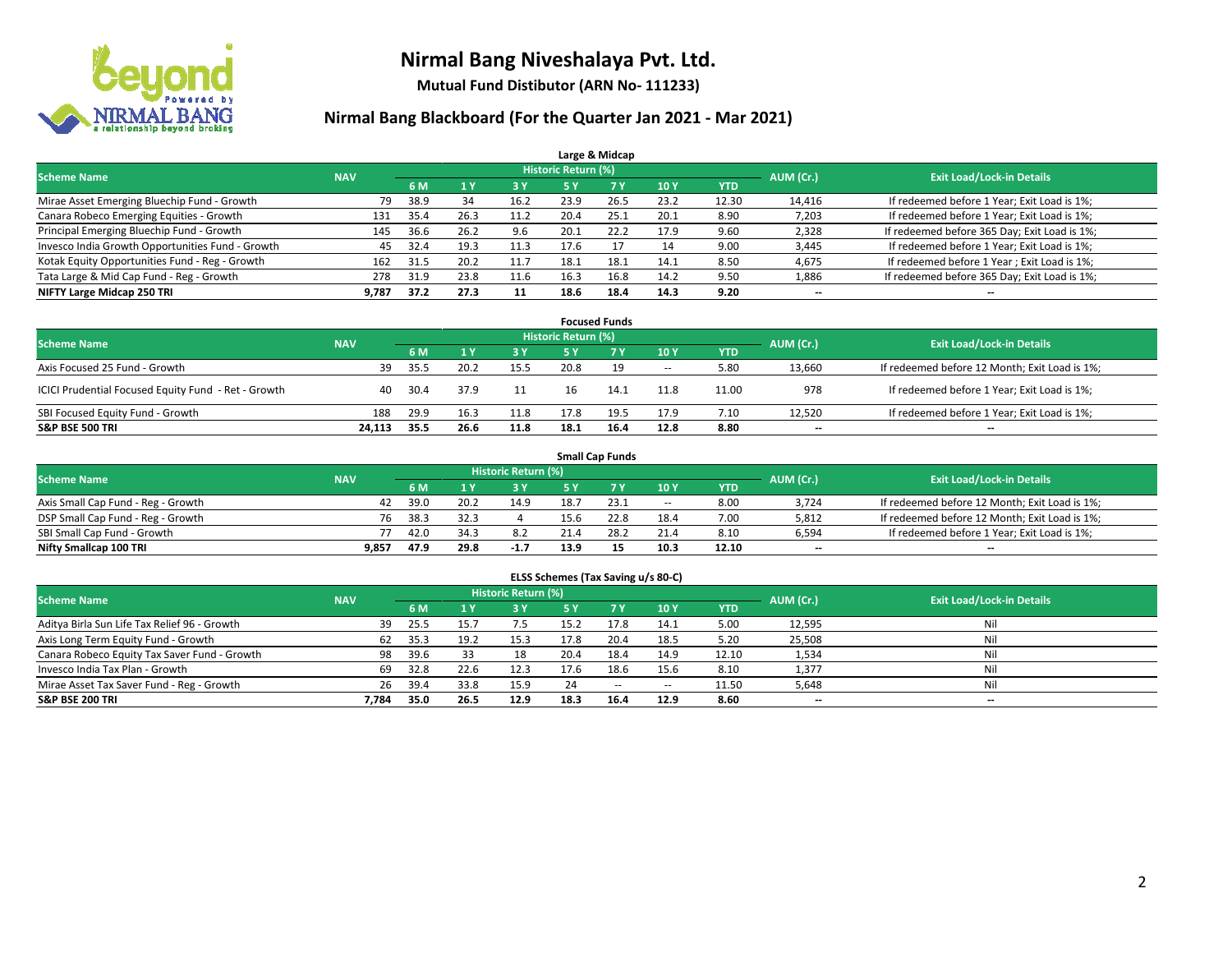

**Mutual Fund Distibutor (ARN No- 111233)**

| <b>Solution Oriented</b>                                  |            |      |      |                            |      |            |               |            |           |                                                                                                                                                           |  |  |  |
|-----------------------------------------------------------|------------|------|------|----------------------------|------|------------|---------------|------------|-----------|-----------------------------------------------------------------------------------------------------------------------------------------------------------|--|--|--|
| <b>Scheme Name</b>                                        | <b>NAV</b> |      |      | <b>Historic Return (%)</b> |      |            |               |            | AUM (Cr.) | <b>Exit Load/Lock-in Details</b>                                                                                                                          |  |  |  |
|                                                           |            | 6 M  | 1 Y  | 3 Y                        | 5 Y  | <b>7 Y</b> | 10Y           | <b>YTD</b> |           |                                                                                                                                                           |  |  |  |
| <b>HDFC Childrens Gift Fund</b>                           | 156        | 25.5 | 22.4 | 10.2                       | 15.7 | 15.3       | 14.8          | 6.50       | 3,965     | If redeemed before 1 Year; Exit Load is 3%; If redeemed bet. 1 Year<br>to 2 Year; Exit Load is 2%; If redeemed bet. 2 Year to 3 Year; Exit<br>Load is 1%: |  |  |  |
| Tata Retirement Savings Fund - Moderate Plan - Reg        | 38         | 21.0 | 17.1 | 8.8                        | 15.7 | 18.1       | $\sim$ $\sim$ | 4.60       | 1,276     | If redeemed before 61 Month; Exit Load is 1%;                                                                                                             |  |  |  |
| Tata Retirement Savings Fund - Progressive Plan -<br>Reg  | 38         | 24.3 | 17.4 | 9.3                        | 17.9 | 18.1       | $ -$          | 5.60       | 919       | If redeemed before 61 Month; Exit Load is 1%;                                                                                                             |  |  |  |
| Tata Retirement Savings Fund - Reg - Conservative<br>Plan | 24         | 7.8  | 10.5 | 7.4                        | 10.2 | 10.4       | $\!-$         | 1.10       | 162       | If redeemed before 61 Month; Exit Load is 1%;                                                                                                             |  |  |  |
| <b>S&amp;P BSE 200 TRI</b>                                | 7.784      | 35.0 | 26.5 | 12.9                       | 18.3 | 16.4       | 12.9          | 8.60       | --        | --                                                                                                                                                        |  |  |  |

| <b>Index Fund</b>                                  |            |       |      |                     |           |       |      |            |           |                                               |  |  |  |
|----------------------------------------------------|------------|-------|------|---------------------|-----------|-------|------|------------|-----------|-----------------------------------------------|--|--|--|
| <b>Scheme Name</b>                                 | <b>NAV</b> |       |      | Historic Return (%) |           |       |      |            | AUM (Cr.) | <b>Exit Load/Lock-in Details</b>              |  |  |  |
|                                                    |            | 6 M   |      | <b>3Y</b>           | <b>5Y</b> | 7 Y Y | 10Y  | <b>YTD</b> |           |                                               |  |  |  |
| HDFC Index Fund-NIFTY 50 Plan                      | 139        | -34.3 | 24.5 | 13.7                | 17.6      | 14.7  | 11.6 | 8.50       | 2,344     | If redeemed before 3 Day; Exit Load is 0.25%; |  |  |  |
| ICICI Prudential Nifty Next 50 Index Fund - Growth | 31         | -26.1 | 19.4 | 4.6                 | 15.4      | 16.3  | 12.7 | 6.40       | 919       | Nil                                           |  |  |  |
| UTI Nifty Index Fund - Growth                      | 100        | 34.5  | 24.9 | 13.9                | 17.8      | 14.8  | 11.7 | 8.50       | 3,097     | Nil                                           |  |  |  |
| Nifty 50 TRI                                       | 21.522     | 34.6  | 25.6 | 14.3                | 18.3      | 15.3  | 12.4 | 8.50       | $- -$     | $\overline{\phantom{a}}$                      |  |  |  |

|                                       |            |      |      |                     |      | <b>Contra/Value Fund</b> |      |       |           |                                             |
|---------------------------------------|------------|------|------|---------------------|------|--------------------------|------|-------|-----------|---------------------------------------------|
| <b>Scheme Name</b>                    | <b>NAV</b> |      |      | Historic Return (%) |      |                          |      |       | AUM (Cr.) | <b>Exit Load/Lock-in Details</b>            |
|                                       |            | 6 M  |      | 3 Y                 |      |                          | 10Y  | YTD   |           |                                             |
| Invesco India Contra Fund - Growth    | 65         | 31.3 | 26.  | 11.4                | 19.3 | 20.4                     | 15.8 | 9.10  | 5,922     | If redeemed before 1 Year; Exit Load is 1%; |
| UTI Value Opportunities Fund - Growth | 84         | 36.1 | 26.3 | 12.6                | 16.5 | 14.4                     | 12.8 | 10.00 | 5,156     | If redeemed before 1 Year; Exit Load is 1%; |
| <b>S&amp;P BSE 500 TRI</b>            | 24.113     | 35.5 | 26.6 | 11.8                | 18.1 | 16.4                     | 12.8 | 8.80  | $- -$     | $\overline{\phantom{a}}$                    |

|                                                                           |            |      |      |                            |      | Sector/Thematic |      |            |           |                                               |
|---------------------------------------------------------------------------|------------|------|------|----------------------------|------|-----------------|------|------------|-----------|-----------------------------------------------|
| <b>Scheme Name</b>                                                        | <b>NAV</b> |      |      | <b>Historic Return (%)</b> |      |                 |      |            | AUM (Cr.) | <b>Exit Load/Lock-in Details</b>              |
|                                                                           |            | 6 M  | 4v   | 3 Y                        | 5 Y  | 7Y              | 10Y  | <b>YTD</b> |           |                                               |
| Canara Robeco Consumer Trends Fund - Reg -<br>Growth                      | 58         | 38.5 | 26.8 | 16.7                       | 21.9 | 21.3            | 16.4 | 12.40      | 491       | If redeemed before 1 Year; Exit Load is 1%;   |
| Mirae Asset Great Consumer Fund - Growth                                  | 45         | 29.3 | 17.6 | 11.5                       | 19.6 | 17.8            | --   | 9.30       | 1,101     | If redeemed before 1 Year; Exit Load is 1%;   |
| <b>ICICI Prudential Technology Fund - Growth</b>                          | 106        | 50.2 | 71.6 | 27.9                       | 22.6 | 18.5            | 19.3 | 7.30       | 1,412     | If redeemed before 15 Day; Exit Load is 1%;   |
| Nippon India Pharma Fund - Growth                                         | 254        | 15.3 | 56.1 | 21                         | 14.1 | 16.8            | 17.2 | 0.30       | 4.197     | If redeemed before 1 Month; Exit Load is 1%;  |
| BNP Paribas India Consumption Fund - Reg - Growth                         |            | 29.4 | 20.2 | $\overline{\phantom{a}}$   |      |                 | --   | 8.60       | 633       | If redeemed before 12 Month; Exit Load is 1%; |
| ICICI Prudential Banking and Financial Services Fund -<br>Retail - Growth | 76         | 50.9 | 8.6  | 8                          | 20.9 | 20.8            | 16   | 15.10      | 3,211     | If redeemed before 15 Day; Exit Load is 1%;   |
| <b>S&amp;P BSE 500 TRI</b>                                                | 24,113     | 35.5 | 26.6 | 11.8                       | 18.1 | 16.4            | 12.8 | 8.80       | --        | --                                            |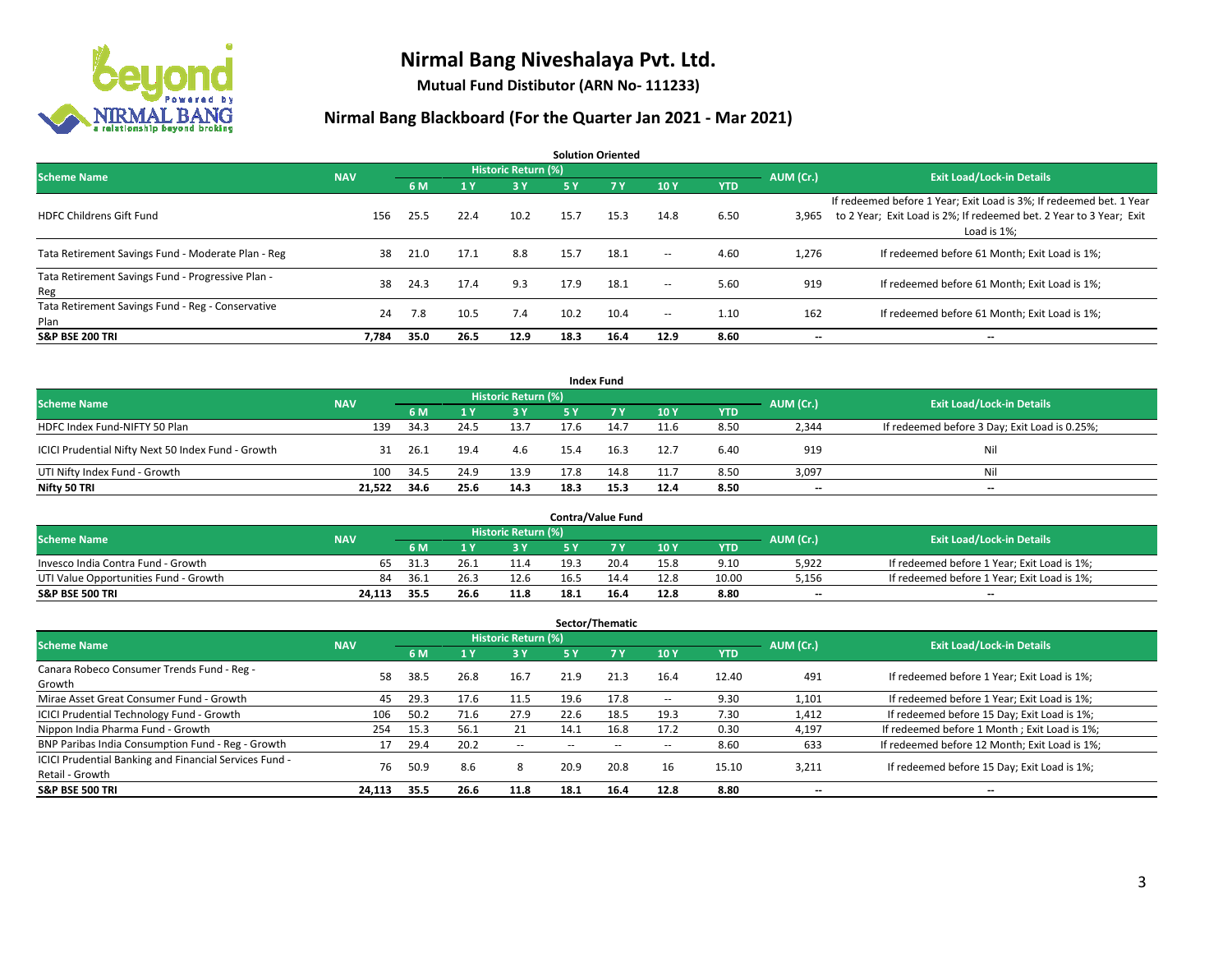

**Mutual Fund Distibutor (ARN No- 111233)**

| <b>Dynamic Asset Allocation Funds</b>                      |            |      |      |                            |            |                          |       |            |           |                                               |  |  |  |
|------------------------------------------------------------|------------|------|------|----------------------------|------------|--------------------------|-------|------------|-----------|-----------------------------------------------|--|--|--|
| <b>Scheme Name</b>                                         | <b>NAV</b> |      |      | <b>Historic Return (%)</b> |            |                          |       |            | AUM (Cr.) | <b>Exit Load/Lock-in Details</b>              |  |  |  |
|                                                            |            | 6 M  |      | 3 Y                        | <b>5 Y</b> | 7 Y                      | 10Y   | <b>YTD</b> |           |                                               |  |  |  |
| ICICI Prudential Balanced Advantage Fund - Reg -<br>Growth | 45         | 17.9 | 15.3 | 10                         | 13.3       | 13.1                     | 13    | 4.60       | 28,257    | If redeemed before 1 Year; Exit Load is 1%;   |  |  |  |
| Nippon India Balanced Advantage Fund - Growth              | 109        | 17.3 | 13.2 | 8                          | 14.4       | 13.7                     | 11.2  | 3.80       | 2,887     | If redeemed before 12 Month; Exit Load is 1%; |  |  |  |
| Edelweiss Balanced Advantage Fund - Growth                 | 32         | 21.5 | 26.3 | 12.5                       |            | 13.3                     | 11.2  | 6.10       | 2,464     | If redeemed before 365 Day; Exit Load is 1%;  |  |  |  |
| Kotak Balanced Advantage Fund - Reg - Growth               | 13         | 14.4 | 15.2 | $- -$                      | --         | $\overline{\phantom{a}}$ | $\!-$ | 3.10       | 6,245     | If redeemed before 1 Year; Exit Load is 1%;   |  |  |  |
| NIFTY 50 Hybrid Composite Debt 65:35 Index                 | 13.002     | 22.6 | 21.9 | 13.4                       | 15.5       | 13.7                     | 11.5  | 5.20       | --        | --                                            |  |  |  |

| <b>Hybrid Aggressive</b>                        |            |      |      |                            |      |      |        |            |           |                                               |  |  |  |
|-------------------------------------------------|------------|------|------|----------------------------|------|------|--------|------------|-----------|-----------------------------------------------|--|--|--|
| <b>Scheme Name</b>                              | <b>NAV</b> |      |      | <b>Historic Return (%)</b> |      |      |        |            | AUM (Cr.) | <b>Exit Load/Lock-in Details</b>              |  |  |  |
|                                                 |            | 6 M  |      | 2 V                        |      |      | 10Y    | <b>YTD</b> |           |                                               |  |  |  |
| Canara Robeco Equity Hybrid Fund - Growth       | 215        | 24.8 |      | 13.3                       |      |      | 14.1   | 6.80       | 4,208     | If redeemed before 1 Year; Exit Load is 1%;   |  |  |  |
| SBI Equity Hybrid Fund - Growth                 | 175        | 23.5 | 16.1 | 11.6                       | 14.5 |      | 13.8   | 6.40       | 34,653    | If redeemed before 12 Month; Exit Load is 1%; |  |  |  |
| Mirae Asset Hybrid - Equity Fund - Reg - Growth | 19         | 24.9 |      |                            | 16.4 | $-$  | $\sim$ | 7.60       | 4.384     | If redeemed before 1 Year; Exit Load is 1%;   |  |  |  |
| NIFTY 50 Hybrid Composite Debt 65:35 Index      | 13.002     | 22.6 | 21.9 | 13.4                       | 15.5 | 13.7 | 11.5   | 5.20       | $-$       | $-$                                           |  |  |  |

| Gold                                    |            |         |      |                     |     |     |                          |            |           |                                                                  |  |  |  |  |
|-----------------------------------------|------------|---------|------|---------------------|-----|-----|--------------------------|------------|-----------|------------------------------------------------------------------|--|--|--|--|
| <b>Scheme Name</b>                      | <b>NAV</b> |         |      | Historic Return (%) |     |     |                          |            | AUM (Cr.) | <b>Exit Load/Lock-in Details</b>                                 |  |  |  |  |
|                                         |            | 6 M     |      | 73 Y.               | 5 Y |     | 10Y                      | <b>YTD</b> |           |                                                                  |  |  |  |  |
| HDFC Gold Fund - Growth                 | 15         | $-9.8$  | 15.9 | 15.1                |     |     | $\overline{\phantom{a}}$ | $-5.60$    | 1,113     | If redeemed before 6 Months; Exit Load is 2%; If redeemed bet. 6 |  |  |  |  |
|                                         |            |         |      |                     |     |     |                          |            |           | Months to 12 Months; Exit Load is 1%;                            |  |  |  |  |
| Kotak Gold Fund - Reg - Growth          | 20         | $-9.0$  | 16.6 | 15.9                | 9.6 |     | $\!-$                    | $-5.20$    | 827       | If redeemed before 1 Year; Exit Load is 1%;                      |  |  |  |  |
| Nippon India Gold Savings Fund - Growth | 19         | $-9.9$  | 14.9 | 14.6                | 8.9 |     | $\!-$                    | $-5.90$    | 1,348     | If redeemed before 15 Day; Exit Load is 1%;                      |  |  |  |  |
| <b>Prices of Gold</b>                   | 47.193     | $-12.2$ | 16.6 | 16.2                | 10  | 6.7 | 8.9                      | $-5.60$    | --        | $- -$                                                            |  |  |  |  |

| <b>Arbitrage Fund</b>                      |            |    |                  |                                  |     |  |     |        |            |        |                                                 |  |  |  |
|--------------------------------------------|------------|----|------------------|----------------------------------|-----|--|-----|--------|------------|--------|-------------------------------------------------|--|--|--|
| <b>Scheme Name</b>                         | <b>NAV</b> |    | AUM (Cr.)        | <b>Exit Load/Lock-in Details</b> |     |  |     |        |            |        |                                                 |  |  |  |
|                                            |            |    | $\overline{1}$ M | 3 M                              | 6 M |  |     | 3 Y    | <b>YTD</b> |        |                                                 |  |  |  |
| IDFC Arbitrage Fund - Reg - Growth         |            | 25 | 4.9              |                                  | 3.5 |  | 4.8 |        | 3.20       | 6,877  | If redeemed before 1 Month; Exit Load is 0.25%; |  |  |  |
| Kotak Equity Arbitrage Fund - Reg - Growth |            | 29 | 5.6              | 3.8                              | 3.8 |  | 51  | 5.4    | 3.80       | 15.528 | If redeemed before 30 Day; Exit Load is 0.25%;  |  |  |  |
| Tata Arbitrage Fund - Reg - Growth         |            |    | 5.0              | 3.6                              | 3.9 |  | 5.4 | $\sim$ | 3.00       | 3,335  | If redeemed before 30 Day; Exit Load is 0.25%;  |  |  |  |
| Nippon India Arbitrage Fund - Growth       |            | 21 | 57               |                                  | 3.6 |  | 51  |        | 3.30       | 9,515  | If redeemed before 1 Month; Exit Load is 0.25%; |  |  |  |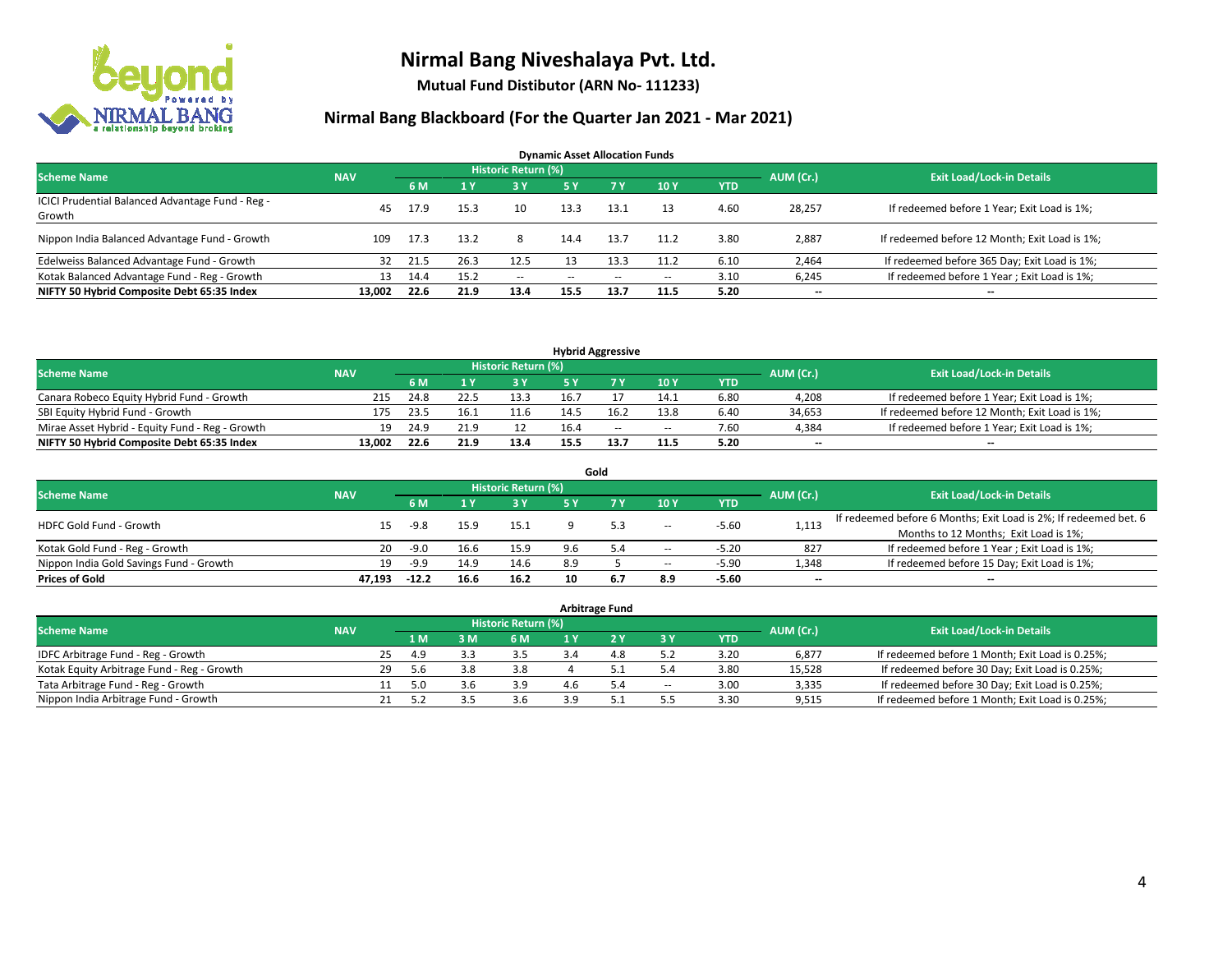

**Mutual Fund Distibutor (ARN No- 111233)**

| <b>Overnight Fund</b>                          |            |                  |     |                     |     |              |                          |                          |           |                                  |  |  |  |  |
|------------------------------------------------|------------|------------------|-----|---------------------|-----|--------------|--------------------------|--------------------------|-----------|----------------------------------|--|--|--|--|
| <b>Scheme Name</b>                             | <b>NAV</b> |                  |     | Historic Return (%) |     |              | <b>YTM</b>               | Avg                      | AUM (Cr.) | <b>Exit Load/Lock-in Details</b> |  |  |  |  |
|                                                |            | $\overline{1}$ W | 2 W | 1 M                 | 3 M | $\sqrt{1}$ Y |                          | <b>Maturity</b>          |           |                                  |  |  |  |  |
| IDFC Overnight Fund - Reg - Growth             | 1,091      | 3.0              |     |                     | 2.8 |              | 2.14                     | $\overline{\phantom{a}}$ | 1,511     | Nil                              |  |  |  |  |
| Tata Overnight Fund - Reg - Growth             | 1,080      | 3.0              |     |                     | 2.9 | 3.1          | 3.27999                  | 0.01                     | 2,063     | Nil                              |  |  |  |  |
| SBI Overnight Fund - Growth                    | 3,307      | 3.0              |     |                     | 2.9 | 3.1          | 2.85                     | $\overline{\phantom{a}}$ | 15,772    | Nil                              |  |  |  |  |
| ICICI Prudential Overnight Fund - Reg - Growth | 110        | 3.0              |     |                     | 2.9 |              | 2.96                     | $\hspace{0.05cm} \ldots$ | 10,059    | Nil                              |  |  |  |  |
| Nippon India Overnight Fund - Reg - Growth     | 110        | 3.0              |     |                     | 2.9 |              | 3.22836                  | 0.00                     | 5,278     | Nil                              |  |  |  |  |
| <b>CRISIL Liquid Fund Index</b>                | $- -$      | 3.9              | 3.9 | 3.6                 | 3.4 | 4.3          | $\overline{\phantom{a}}$ | --                       | $- -$     | $\overline{\phantom{a}}$         |  |  |  |  |

| <b>Liquid Funds</b>                              |            |     |     |                            |     |     |                          |                          |           |                                  |  |  |  |
|--------------------------------------------------|------------|-----|-----|----------------------------|-----|-----|--------------------------|--------------------------|-----------|----------------------------------|--|--|--|
| <b>Scheme Name</b>                               | <b>NAV</b> |     |     | <b>Historic Return (%)</b> |     |     | <b>YTM</b>               | Avg                      | AUM (Cr.) | <b>Exit Load/Lock-in Details</b> |  |  |  |
|                                                  |            | 1W  | 2 W | 1 M                        | з м |     |                          | <b>Maturity</b>          |           |                                  |  |  |  |
| Aditya Birla Sun Life Liquid Fund - Reg - Growth | 328        | 3.3 |     |                            | 2.9 |     | 3.18                     | $\sim$                   | 31,306    | *Ref Footnote                    |  |  |  |
| ICICI Prudential Liquid Fund - Reg - Growth      | 302        | 3.3 |     |                            | 2.9 |     | 3.51                     | 0.06                     | 39,319    | *Ref Footnote                    |  |  |  |
| Kotak Liquid Fund - Reg - Growth                 | 4,124      |     |     |                            | 2.9 | 3.8 | 3.05                     | $\sim$                   | 26,755    | *Ref Footnote                    |  |  |  |
| Nippon India Liquid Fund - Growth                | 4,977      | 3.3 |     |                            | 2.9 |     | 3.47519                  | 0.12                     | 19,338    | *Ref Footnote                    |  |  |  |
| Mahindra Manulife Liquid Fund - Reg - Growth     | 1,324      | 3.3 |     | 3.2                        |     |     | 3.27                     | $\sim$                   | 1,700     | *Ref Footnote                    |  |  |  |
| <b>CRISIL Liquid Fund Index</b>                  | $- -$      | 3.9 | 3.9 | 3.6                        | 3.4 | 4.3 | $\overline{\phantom{a}}$ | $\overline{\phantom{a}}$ | $-$       | $-$                              |  |  |  |

| <b>Ultra Short Fund</b>                           |            |     |      |                            |     |              |            |                          |                          |                                  |  |  |  |
|---------------------------------------------------|------------|-----|------|----------------------------|-----|--------------|------------|--------------------------|--------------------------|----------------------------------|--|--|--|
| <b>Scheme Name</b>                                | <b>NAV</b> |     |      | <b>Historic Return (%)</b> |     |              | <b>YTM</b> | Avg                      | AUM (Cr.)                | <b>Exit Load/Lock-in Details</b> |  |  |  |
|                                                   |            | 1 M | 3 M  | <b>6 M</b>                 | 1 Y | $\angle$ 3 Y |            | <b>Maturity</b>          |                          |                                  |  |  |  |
| HDFC Ultra Short Term Fund - Reg - Growth         | 12         | 1.9 |      | 3.9                        | 5.9 | $\sim$       | 3.97922    | 0.39                     | 18,196                   | Nil                              |  |  |  |
| ICICI Prudential Ultra Short Term Fund - Growth   | 21         | 3.0 |      | 4.8                        | 5 Q |              |            | 0.44                     | 8,495                    | Nil                              |  |  |  |
| UTI Ultra Short Term Fund - Growth                | 3.244      | 2.9 | 3.6  |                            |     |              | 4.94       | 0.34                     | 2,136                    | Nil                              |  |  |  |
| Aditya Birla Sun Life Savings Fund - Reg - Growth | 420        |     | -3.1 | 4.4                        | 6.2 |              | 3.89       | $\overline{\phantom{a}}$ | 16,119                   | Nil                              |  |  |  |
| <b>NIFTY Ultra Short Duration Debt Index</b>      | 4.237      | 3.5 | 3.4  | 3.8                        | 5.1 |              | --         | $\overline{\phantom{a}}$ | $\overline{\phantom{a}}$ | $-$                              |  |  |  |

| <b>Money Market Fund</b>                         |                          |                |     |                            |      |     |                          |                          |           |                                               |  |  |  |  |
|--------------------------------------------------|--------------------------|----------------|-----|----------------------------|------|-----|--------------------------|--------------------------|-----------|-----------------------------------------------|--|--|--|--|
| <b>Scheme Name</b>                               | <b>NAV</b>               |                |     | <b>Historic Return (%)</b> |      |     | <b>YTM</b>               | Avg                      | AUM (Cr.) | <b>Exit Load/Lock-in Details</b>              |  |  |  |  |
|                                                  |                          | 1 <sub>M</sub> | 3M  | 6 M                        | 1 Y  | '3V |                          | <b>Maturity</b>          |           |                                               |  |  |  |  |
| Aditya Birla Sun Life Money Manager Fund - Reg - | 283                      | 2.7            | 3.2 |                            | -6.1 | 7.4 | 3.75                     |                          | 10,189    | Nil                                           |  |  |  |  |
| Growth                                           |                          |                |     |                            |      |     |                          | $\overline{\phantom{a}}$ |           |                                               |  |  |  |  |
| SBI Savings Fund - Growth                        | 32                       | 3.0            |     | 3.6                        | 5.3  | 6.7 | 3.53                     | $\overline{\phantom{a}}$ | 21,463    | If redeemed before 3 Days; Exit Load is 0.1%; |  |  |  |  |
| HDFC Money Market Fund - Growth                  | 4,393                    | 2.9            | 3.1 | 3.8                        |      |     | 3.72696                  | 0.24                     | 10,530    | Nil                                           |  |  |  |  |
| Tata Money Market Fund - Reg - Growth            | 3,617                    | 3.2            | 3.3 |                            |      | 4.6 | 3.69                     | 0.25                     | 1,874     | Nil                                           |  |  |  |  |
| <b>CRISIL Liquid Fund Index</b>                  | $\overline{\phantom{a}}$ | 3.6            | 3.4 | 3.7                        | 4.3  | $-$ | $\overline{\phantom{a}}$ | $\overline{\phantom{a}}$ | $- -$     | $-$                                           |  |  |  |  |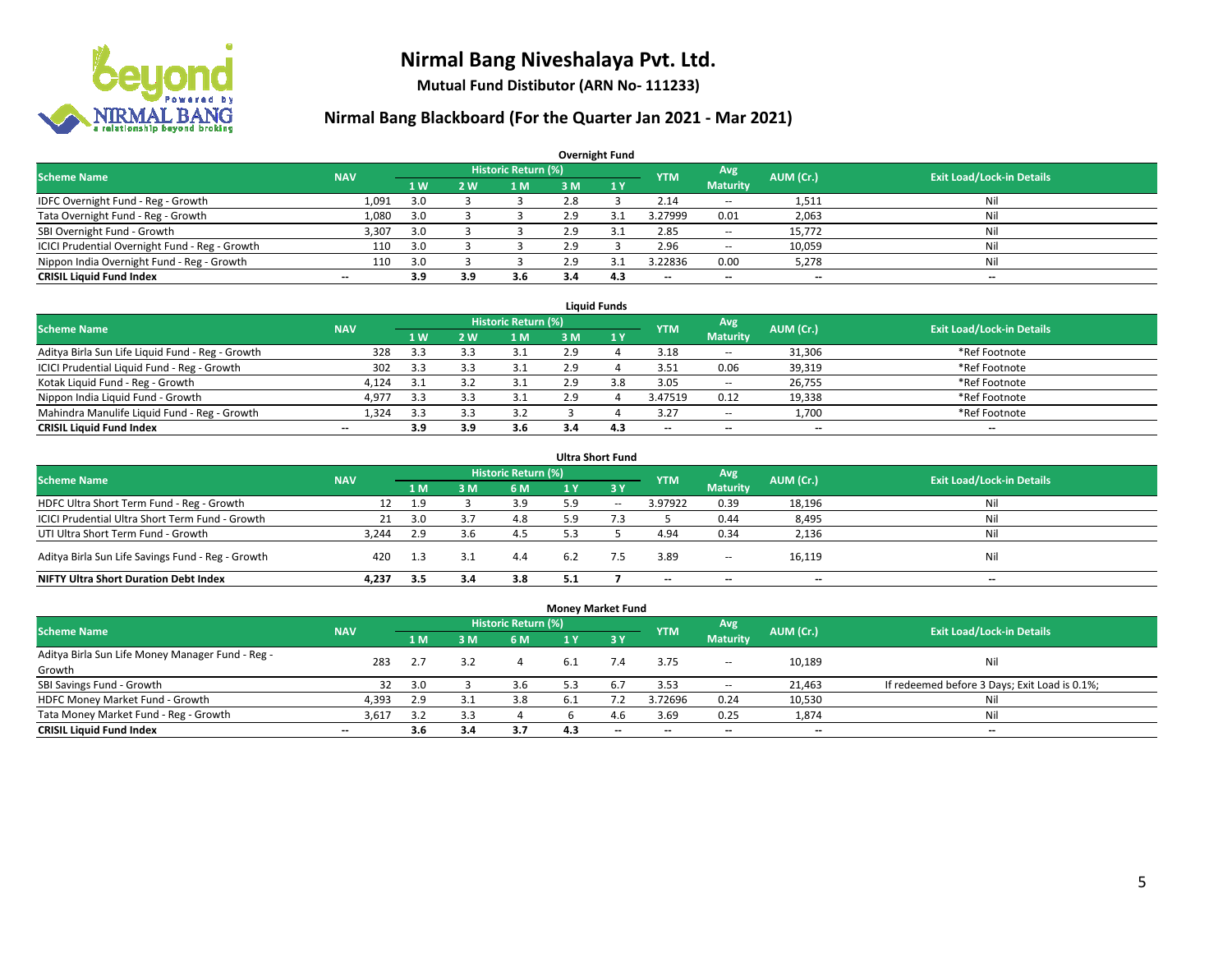

**Mutual Fund Distibutor (ARN No- 111233)**

| <b>Short Term Fund</b>                           |            |    |                |     |                            |     |     |            |                  |           |                                  |  |  |
|--------------------------------------------------|------------|----|----------------|-----|----------------------------|-----|-----|------------|------------------|-----------|----------------------------------|--|--|
| <b>Scheme Name</b>                               | <b>NAV</b> |    |                |     | <b>Historic Return (%)</b> |     |     | <b>YTM</b> | Avg <sup>1</sup> | AUM (Cr.) | <b>Exit Load/Lock-in Details</b> |  |  |
|                                                  |            |    | 1 <sub>M</sub> | 3 M | 6 M                        |     |     |            | <b>Maturity</b>  |           |                                  |  |  |
| HDFC Short Term Debt Fund - Growth               |            | 24 | $-6.3$         |     | 5.1                        | 8.6 | 8.8 | 5.48       | 3.41             | 18,390    | Ni                               |  |  |
| Nippon India Short Term Fund - Growth            |            | 40 | $-5.0$         |     | 4.7                        |     | 7.8 | 5.43       | 2.39             | 8,987     | Ni                               |  |  |
| <b>ICICI Prudential Short Term Fund - Growth</b> |            | 46 | $-3.7$         |     | 5.4                        | 8.6 | 8.4 | 5.11       | 2.67             | 24,170    | Nil                              |  |  |

| <b>Low Duration Fund</b>                     |            |        |    |                      |                |  |            |                 |           |                                  |  |  |  |  |
|----------------------------------------------|------------|--------|----|----------------------|----------------|--|------------|-----------------|-----------|----------------------------------|--|--|--|--|
| <b>Scheme Name</b>                           | <b>NAV</b> |        |    | Historic Return (%)' |                |  | <b>YTM</b> | Avg             | AUM (Cr.) | <b>Exit Load/Lock-in Details</b> |  |  |  |  |
|                                              |            | 1 M    | ١M | 6 M                  |                |  |            | <b>Maturity</b> |           |                                  |  |  |  |  |
| <b>HDFC Low Duration Fund - Growth</b>       | 45         | 0.3    |    |                      |                |  | 4.78207    | 2.40            | 25.667    | Nil                              |  |  |  |  |
| ICICI Prudential Savings Fund - Reg - Growth | 415        | 0.9    |    |                      | $^{\prime}$ .6 |  | 4.59       | 2.30            | 26,706    | Nil                              |  |  |  |  |
| Kotak Low Duration Fund - Std - Growth       | 2,615      | $-0.8$ |    |                      | 6.8            |  | 4.55       | $\sim$          | 12,262    | Nil                              |  |  |  |  |

| <b>Banking &amp; PSU Bond Funds</b>                 |            |    |        |     |                            |  |        |            |                 |           |                                  |  |  |  |
|-----------------------------------------------------|------------|----|--------|-----|----------------------------|--|--------|------------|-----------------|-----------|----------------------------------|--|--|--|
| <b>Scheme Name</b>                                  | <b>NAV</b> |    |        |     | <b>Historic Return (%)</b> |  |        | <b>YTM</b> | Avg             | AUM (Cr.) | <b>Exit Load/Lock-in Details</b> |  |  |  |
|                                                     |            |    | '1 M   | M   | 6 M                        |  |        |            | <b>Maturity</b> |           |                                  |  |  |  |
| HDFC Banking and PSU Debt Fund - Reg - Growth       |            | 18 | -7.2   |     |                            |  | 84     | 5.45       | 3.57            | 10.735    | Nil                              |  |  |  |
| Tata Banking & PSU Debt Fund - Reg - Growth         |            |    | $-9.7$ |     | 4.2                        |  | $\sim$ | 5.35       | 3.66            | 707       | Nil                              |  |  |  |
| Kotak Banking and PSU Debt Fund - Reg - Growth      |            | 50 | -8.0   |     | 4.4                        |  | 8.9    | 5.17       | $\sim$          | 11,292    | Nil                              |  |  |  |
| Nippon India Banking & PSU Debt Fund - Reg - Growth |            | 16 | $-7.9$ | 0.6 | -4.1                       |  | 8.9    | 5.1431     | 3.95            | 7,712     | Nil                              |  |  |  |

| <b>Corporate Bond Funds</b>                         |            |    |      |     |                            |     |                          |            |                 |           |                                  |  |  |  |
|-----------------------------------------------------|------------|----|------|-----|----------------------------|-----|--------------------------|------------|-----------------|-----------|----------------------------------|--|--|--|
| <b>Scheme Name</b>                                  | <b>NAV</b> |    |      |     | <b>Historic Return (%)</b> |     |                          | <b>YTM</b> | Avg             | AUM (Cr.) | <b>Exit Load/Lock-in Details</b> |  |  |  |
|                                                     |            |    | 1 M  | M   | 6 M                        | 1 Y | 73 Y                     |            | <b>Maturity</b> |           |                                  |  |  |  |
| ICICI Prudential Corporate Bond Fund - Reg - Growth |            | 23 | -3.5 |     | 4.9                        | 8.6 | 8.6                      | 4.75       | 2.48            | 21,156    | Nil                              |  |  |  |
| IDFC Corporate Bond Fund - Reg - Growth             |            |    | -9.2 | 0.5 | 4.1                        | 8.9 | 8.3                      | 4.94       | $\sim$          | 22,999    | Nil                              |  |  |  |
| HDFC Corporate Bond Fund - Growth                   |            | 25 | -8.9 |     | 4.8                        | 9.1 | 9.1                      | 5.35453    | 4.36            | 30,847    | Nil                              |  |  |  |
| UTI Corporate Bond Fund - Reg - Growth              |            |    | -7.9 | 0.6 | 4.4                        | 8.1 | $\overline{\phantom{a}}$ | 5.27       | 2.80            | 3,600     | Nil                              |  |  |  |

| <b>Credit Risk Fund</b>                           |            |    |        |     |                            |      |         |            |                        |           |                                                                       |
|---------------------------------------------------|------------|----|--------|-----|----------------------------|------|---------|------------|------------------------|-----------|-----------------------------------------------------------------------|
| <b>Scheme Name</b>                                | <b>NAV</b> |    |        |     | <b>Historic Return (%)</b> |      |         | <b>YTM</b> | Avg<br><b>Maturity</b> | AUM (Cr.) | <b>Exit Load/Lock-in Details</b>                                      |
|                                                   |            |    | 1 M    | 8 M | 6 M                        | 1 Y  | $Z_3$ Y |            |                        |           |                                                                       |
| <b>ICICI Prudential Credit Risk Fund - Growth</b> |            | 23 | 0.4    |     | 7.5                        | -8.1 | 8.5     | 7.67       | 2.09                   | 7,007     | If redeemed before 1 Year; Exit Load is 1%;                           |
| HDFC Credit Risk Debt Fund - Reg - Growth         |            | 18 | $-0.1$ | 6.8 | 9.9                        | 9.2  | 8.2     | 8.04878    | 2.50                   | 6,848     | If redeemed before 12 Month; Exit Load is 1%; If redeemed bet. 12     |
|                                                   |            |    |        |     |                            |      |         |            |                        |           | Month to 18 Month; Exit Load is 0.5%;                                 |
|                                                   |            |    |        |     |                            |      |         |            |                        |           | If redeemed before 12 Month; Exit Load is 3%; If redeemed bet. 12     |
| SBI Credit Risk Fund - Growth                     |            | 34 | -3.3   |     | 7.4                        | 7.6  |         | 7.07       | $\sim$                 |           | 3,632 Month to 24 Month; Exit Load is 1.5%; If redeemed bet. 24 Month |
|                                                   |            |    |        |     |                            |      |         |            |                        |           | to 36 Month; Exit Load is 0.75%;                                      |